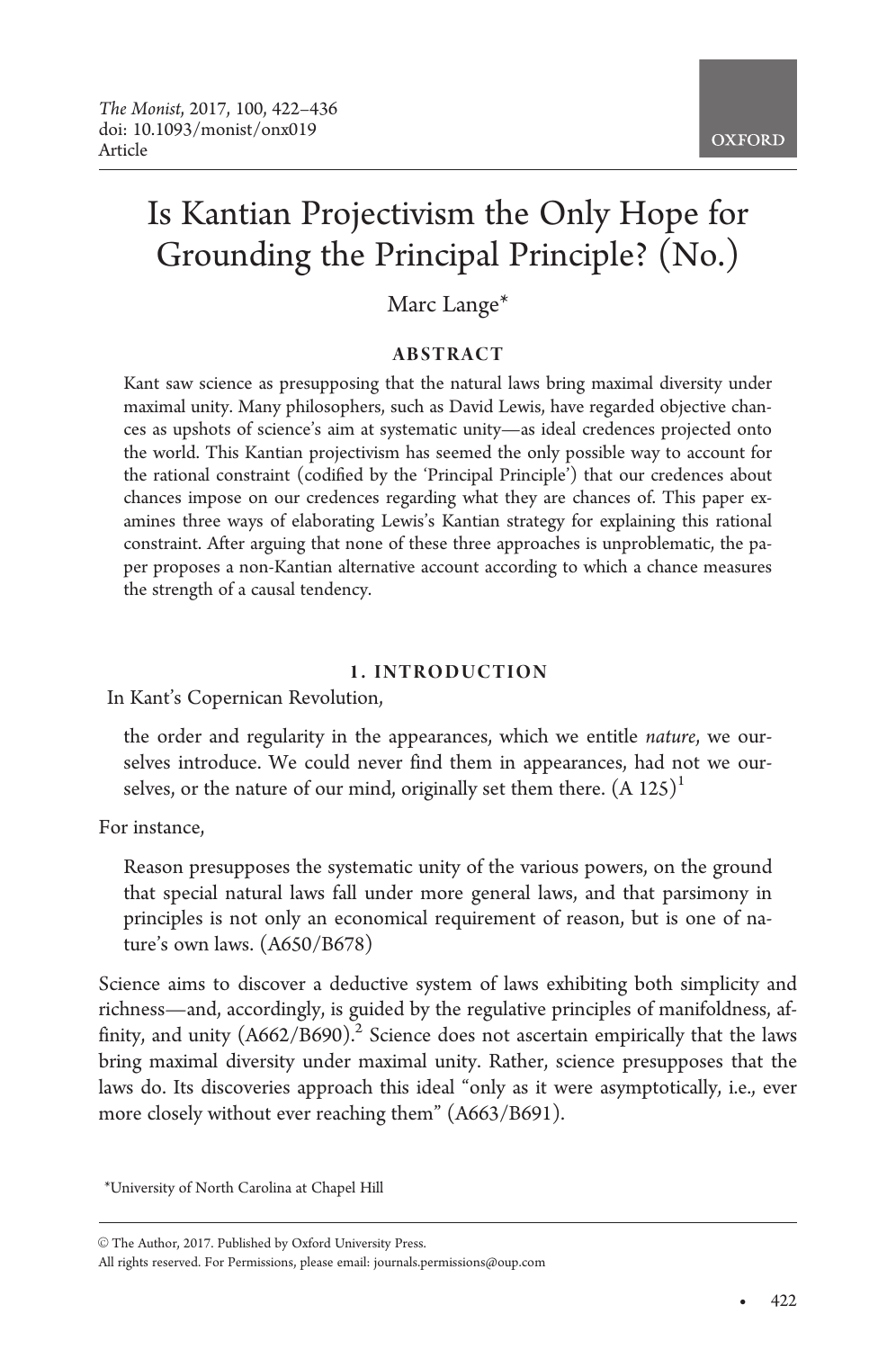To many philosophers, the chances figuring in nature's laws have seemed to exemplify this Kantian picture. That chances are artifacts of science's aiming at systematic unity—ideal credences projected onto the world—has seemed to many philosophers, following David Lewis, to be the only remotely plausible approach to explaining an extraordinary constraint on rational credences imposed by beliefs about chances.

In section 2, I will review this constraint: the 'Principal Principle' (PP). In section 3, I will highlight what makes PP so difficult to explain. In section 4, I will examine briefly three ways of elaborating Lewis's Kantian approach to explaining PP. None is obviously satisfactory. But without a plausible alternative, some approach along Kantian lines seemingly must be correct. In section 5, I will propose a non-Kantian alternative that takes a chance as measuring the strength of a causal tendency. I thereby argue that Kantian projectivism is not the only hope for grounding PP.

#### 2. CHANCES AND CREDENCES

Notoriously, probability is a dual concept. What [Carnap \(1945\)](#page-13-0) called 'probability<sub>1</sub>' (or, more affectionately, "Little Rudi") concerns the degree to which evidence supports a hypothesis. Although Carnap regarded such 'subjective probability' (a.k.a. degree of belief, opinion, credence) as a logico-mathematical matter, many Bayesians today see it as an agent's own personal probability. In contrast, 'probability<sub>2</sub>' ("Big Rudi") belongs to the objective physical world, about which we can assemble evidence. For example, perhaps Jones's evidence supports his having 60% confidence (probability<sub>1</sub>) that a given atomic nucleus now has 80% chance (probability<sub>2</sub>) of undergoing spontaneous radioactive decay within the next 102 seconds. Natural laws attribute objective single-case probabilities (a.k.a. physical probabilities, chances) to possible outcomes of chance setups, and scientific explanations appeal to these chances. (Consider explanations of a roulette wheel's behavior, a gas's diffusion, the outcome of measuring a quantum particle, or the phenotypes of the progeny of two heterozygotes.)

The trouble with dualisms (whether of mind and body or of credence and chance) is that it is difficult to account for the relation between the two elements. In "A Subjectivist's Guide to Objective Chance," [Lewis \(1980/1986](#page-14-0)) codifies the relation between rational credence and beliefs about chances in his 'Principal Principle' (PP).3 According to Lewis, the relation demands that (in the usual sort of conditions in which we find ourselves when making predictions) if we believe that the chance now is 50% that a given radioactive atom will decay in the next 102 seconds, then we should now have 50% confidence that it will so decay. This relation is captured by PP. Here is one version:

Let A be any proposition and let X be the proposition that the chance at time  $t$ of A is x (i.e.,  $ch_t(A) = x$ ). Then for any initial rational credence (i.e., personal probability) function cr, where E is 'admissible' at t and  $cr(X&E) \neq 0$ ,  $cr(A|X&E) = x^4$ 

We are dealing here with an 'initial' cr—that is, prior to learning X. A proposition is 'admissible' at t if and only if it contains no information (other than their chances)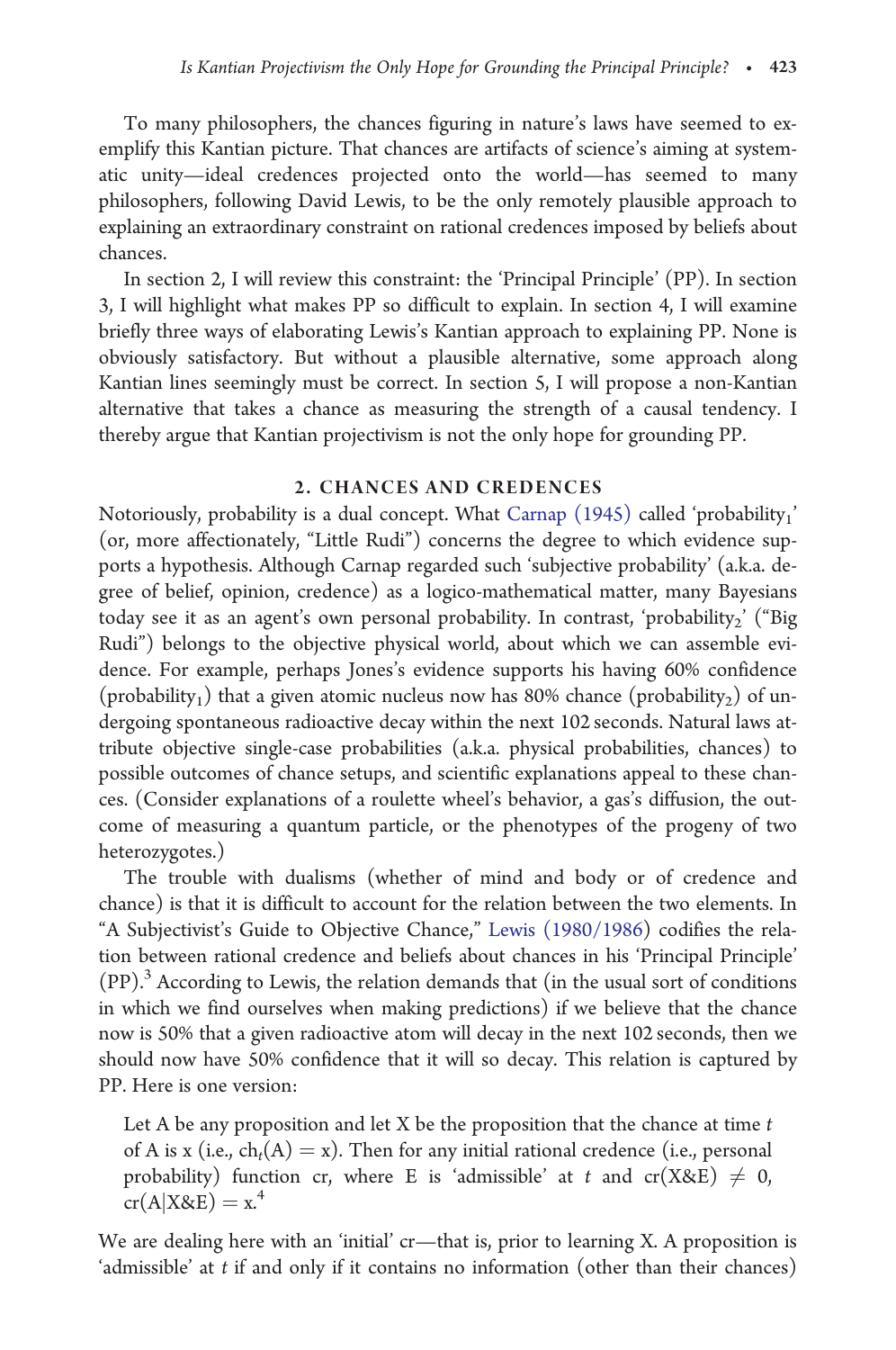about the outcomes after t of chance processes. In the many actual cases in which we rightly set our credences in the outcomes of chance processes to what we believed their chances to be, we had no inadmissible information despite having had considerable information—not only about the world's history through that time  $t$ , but also about the chances at various times through t, as well as about the laws of nature (some of which specify, for any moment, what the chances at that moment of some outcome would be, if the world's history through that moment had certain features). Since PP is supposed to be the rule by which information about chances should have had an impact on our credences, the 'admissible' information should include all of the information that we had available in actual cases where our credences were rationally fixed by our information about chances.

Lewis contends that a non-Humean account of chance cannot explain the role (codified by PP) that our beliefs about chances should play in guiding our opinions. On a non-Humean account of chance, there is no metaphysical connection between, e.g., the die's current chance of landing 'three' and the Humean base: the worldwide spatiotemporal mosaic of instantiations of the properties that are perfectly natural (rather than gerrymandered), categorical (rather than infected by modalities, laws, chances, dispositions, or counterfactuals), qualitative (rather than haecceitistic), and possessed intrinsically by spacetime points or occupants thereof. Because there is no metaphysical connection between chances and facts about the Humean base, Lewis says, it is difficult to see how our beliefs about chances could rationally constrain our beliefs about the Humean base—e.g., how our belief that the die's current chance of landing 'three' is 1/6 could require us (in the absence of any further relevant information) to have  $1/6 (= 16$  and  $2/3$  %) confidence that the die's next toss will land 'three'.

Lewis takes chance's role in PP to be constitutive of chance. [Lewis \(1980/1986](#page-14-0), 98) shows that from chance's role in PP, it follows that chances must obey the axioms of probability, since otherwise, rational credences conforming to PP wouldn't—but they must, on independent grounds (e.g., on pain of making the agent vulnerable to a Dutch Book). PP (when coupled with Bayesian conditionalization) also explains how beliefs about chances are confirmed by evidence. According to Lewis, chances are whatever uniquely most closely (and sufficiently closely) fits whatever is constitutive of chance, chiefly PP. On Lewis's picture, a single-case chance (e.g., an atom's likelihood of decaying in the next 102 seconds) is fixed by some statistical law of nature together with some Humean facts (e.g., that the atom is Iodine-131), and the laws, in turn, are fixed by the Humean base according to his 'Best System' account, about which more below. Lewis believes that if chances are thereby given by way of the Best System, then (in virtue of the Best System's supervenience on what actually happens) it is more or less evident why our beliefs about chances rationally constrain our degrees of belief about what actually happens. In short, because a Humean picture depicts chances as metaphysically tied (by the Best System) to the Humean base, a Humean picture shows more promise than a non-Humean picture for explaining why our beliefs about chances rationally constrain our beliefs about the Humean base: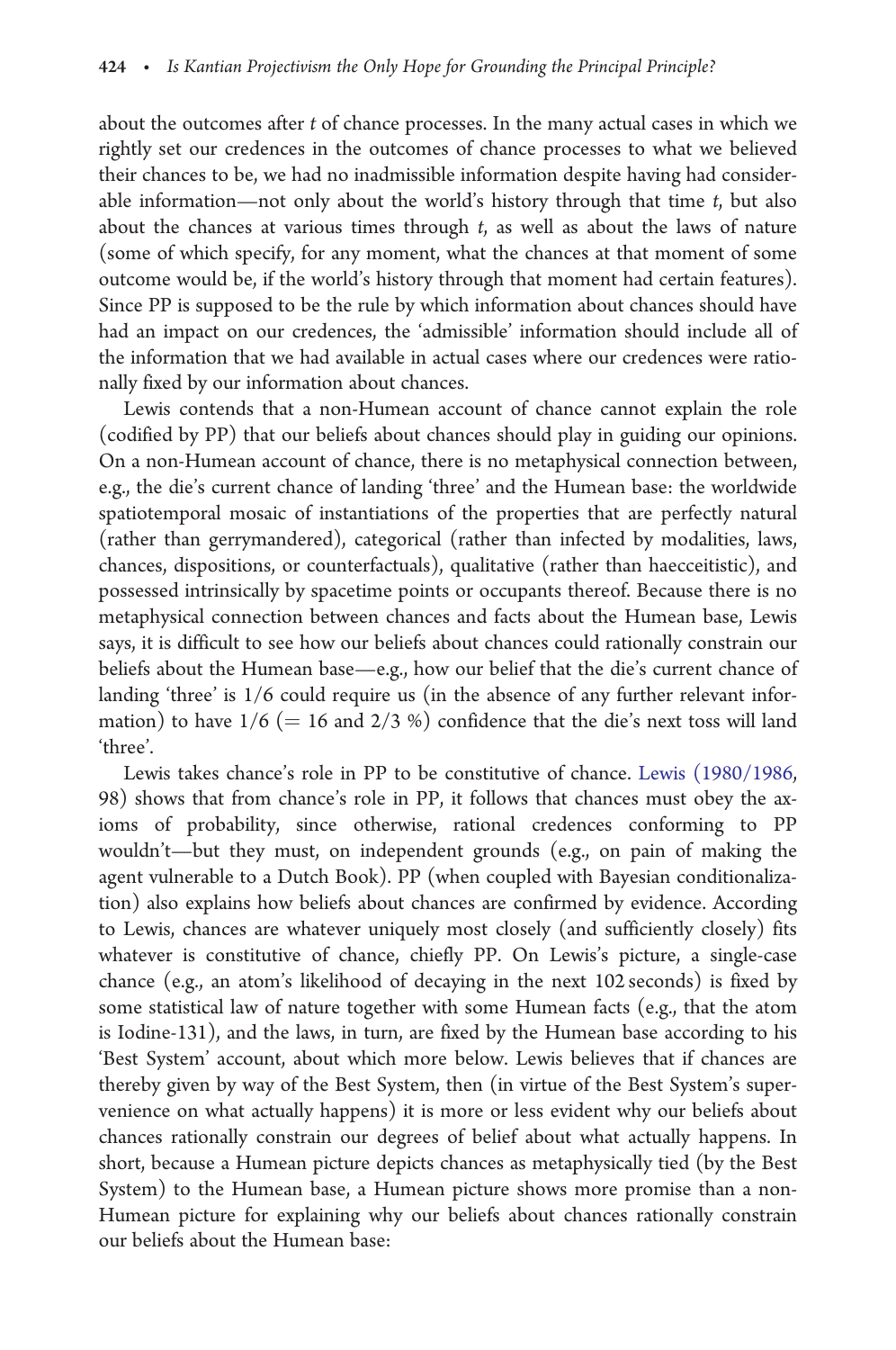Be my guest—posit all the primitive unHumean whatnots you like  $(\ldots)$ . But play fair in naming your whatnots. Don't call any alleged feature of reality 'chance' unless you've already shown that you have something, knowledge of which could constrain rational credence. I think I see, dimly but well enough, how knowledge of frequencies and symmetries and best systems could constrain rational credence. I don't begin to see, for instance, how knowledge that two universals stand in a certain special relation N\* could constrain rational credence about the future co-instantiation of those universals (...). Only if I already see—dimly will do!—how knowing the fact that  $N^*$  (*J*, *K*) should make me believe to a degree 50% that the next J will be a K will I agree that the  $N^*$  relation deserves the name of chancemaker that you have given it. ([Lewis 1994/1999,](#page-14-0) 239–40)

The metaphysical gulf between non-Humean chances and the Humean base makes it difficult to see how opinions about non-Humean chances could rationally constrain opinions about that base.

#### 3. PP IS REMARKABLE

Suppose that Dr. Jones is examining various postoperative patients, such as Smith, with the aim of predicting which of them, having just undergone the surgical procedure, will shortly develop a certain kind of complication. Jones regards certain factors (e.g., whether the patient is over 40 years old, whether the patient smokes, etc.) as relevant to whether the patient will develop the complication. Jones takes other factors (e.g., whether the patient is the fourth to be examined that day) to be irrelevant. Using these factors, Jones discovers Smith's chance now of shortly developing the complication. In accordance with PP, Jones sets her credence in Smith's developing the complication equal to that chance.

Although Jones needed a great deal of past experience to justify linking various factors to some chance (and hence to some credence), she needed no evidence at all to justify linking the chance to the credence. Jones's belief that Smith smokes thus differs sharply from Jones's belief that Smith now has a 40% chance of developing the complication. The link between smoking and the credence is not conceptual and not knowable a priori, whereas the link between the chance and the credence is conceptual and is knowable a priori.

Accordingly, [Black \(1998,](#page-13-0) 384) has held that objective chances would be 'queer' in the same manner as [Mackie \(1977\)](#page-14-0) held that objective moral values would be. Mackie's point was that moral values would be "very strange (...) utterly different from anything else in the universe" (1977, 38) since they would be "intrinsically prescriptive" (1977, 40): belief about them would provide a reason for acting independent of desires. To ground rational action, beliefs about moral values must differ from beliefs about (other) matters of fact in that they are automatically linked to rational courses of action; no desires are needed to underwrite that link. Beliefs about moral values thus would ground rational action in a highly unusual way—suggesting that moral values are not, in fact, features of the world, since it is mysterious how a belief about a feature of the world could be so linked to rational action. Similarly,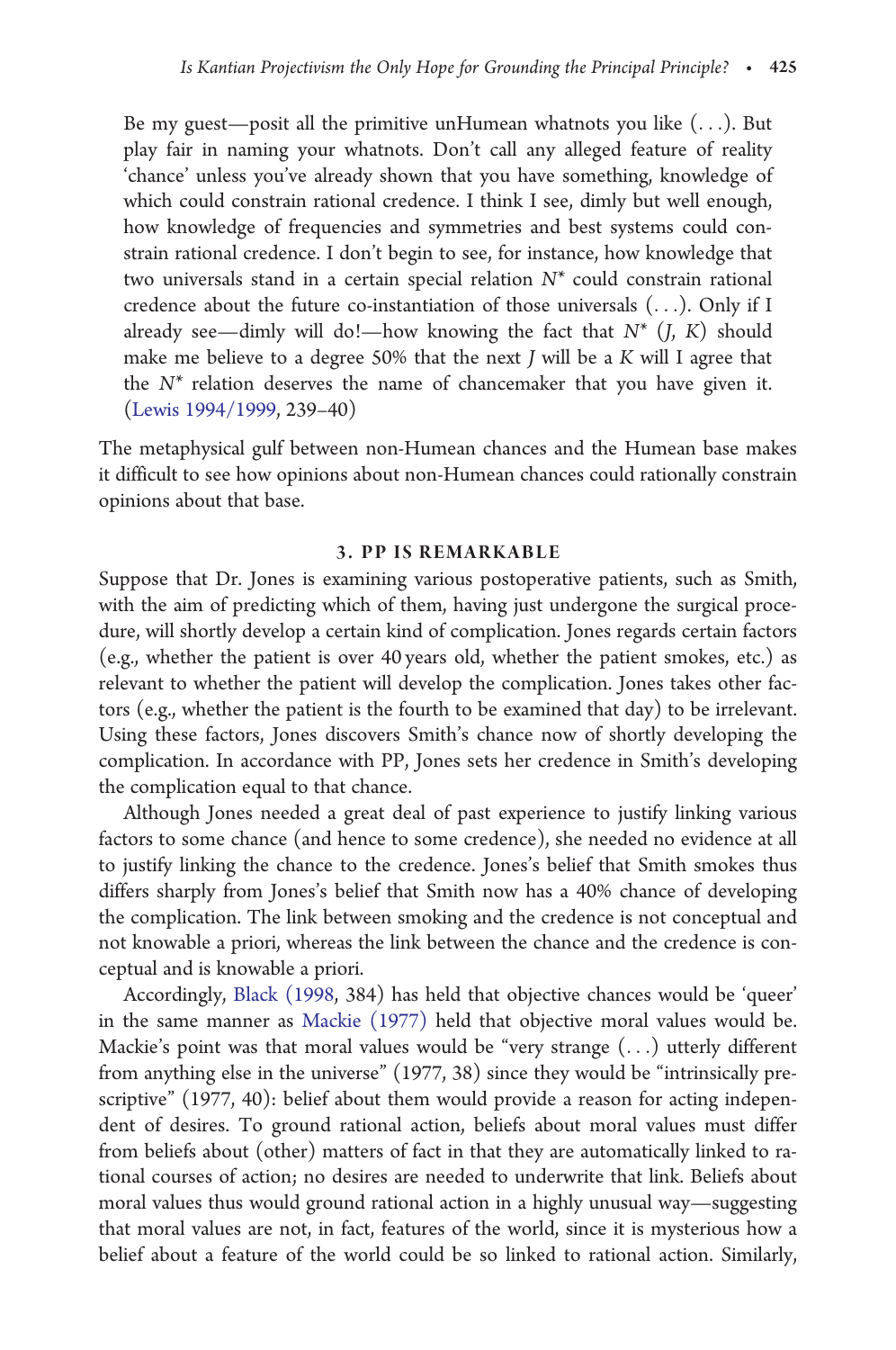beliefs about chances ground rational predictions in a highly unusual way since they are automatically linked to rational credences; no empirical beliefs about the world are needed to underwrite that link. This suggests that chances are not, in fact, features of the world, since it is mysterious how a belief about a feature of the world could be so linked to rational credence.

[Thau \(1994,](#page-14-0) 494) makes the same point in terms of Moore's open-question argument. The belief that a given course of action is good counts as a reason for pursuing that course, but the belief that the course of action has some naturalistic property does not suffice by itself to constitute a reason for pursuing that course, suggesting that goodness does not consist of any naturalistic property. Likewise, the belief that the patient now has a 40% chance of developing the complication counts as a reason (in the absence of inadmissible information) for having 40% confidence that the complication will develop, but the belief that some naturalistic property is now instantiated (such as the patient's having had a certain history of smoking) does not suffice by itself to constitute a reason for any credence, suggesting that chance does not consist of any naturalistic property. A weakness in each of these arguments is that each presupposes that a given property instance must have the same conceptual connections under any mode of presentation. Nevertheless, the open-question argument asks us to explain why it is unintelligible to ask, "Admittedly, P is a good course of action, but why should I pursue that course?" despite the intelligibility of asking, "Admittedly, P is a course of action with ... naturalistic property, but why should I pursue that course?" Likewise, we must explain why it is unintelligible to ask, "Admittedly, Smith's chance now of the complication is 40%, but why should I care about that in predicting the complication?" despite the intelligibility of asking, "Admittedly, Smith has a history of smoking, but why should I care about that in predicting the complication?" That the former question is 'closed', though the latter is 'open', demands explanation.

#### 4. CAN KANTIAN PROJECTIVISM EXPLAIN PP?

On the Kantian picture with which we began, chances reflect the system that achieves our scientific aim: maximal diversity brought under maximal unity. [Lewis's \(1980/](#page-14-0) [1986,](#page-14-0) 121–31; [1994/1999,](#page-14-0) 233–36) "Best System account of law and chance" incorporates this Kantian picture. Lewis's account (omitting some details) considers various deductive systems consisting of truths about the Humean base together with 'history-to-chance conditionals' specifying the chances of various events at various times if various Humean facts obtain. (For instance, one 'history-to-chance conditional' is that if a given atom at time  $t$  is Iodine-131, then its chance at  $t$  of decaying within 102 seconds after t is 50%.) A system is better insofar as it is more 'informative' (as on Kant's regulative principle of manifoldness), better insofar as it is simpler (as on Kant's regulative principle of unity), and better insofar as it has greater 'fit' in that "The higher the chance a system assigns to the true history (or to segments of it given part of the history) the better its fit" ([Loewer 2004,](#page-14-0) 1119).<sup>5</sup> These virtues are generally in tension, and science aims at the 'Best System': the one with the optimal combination of these virtues. The laws are then exactly the generalizations in that system, and the history-to-chance conditionals in that system are true. Consequently, the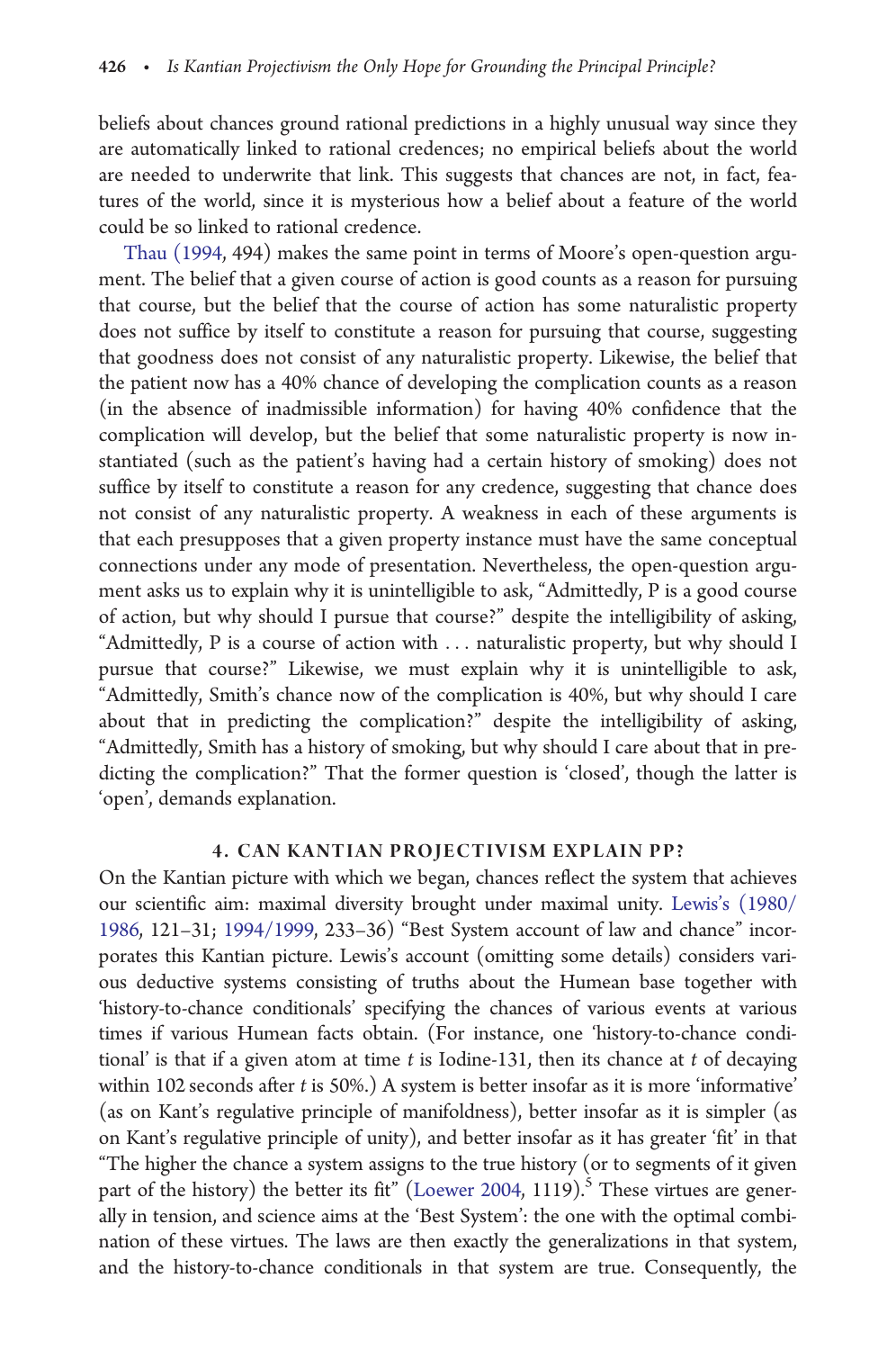actual chances are whatever the system's history-to-chance conditionals, together with the actual Humean history, entail them to be.

The chances are thus creations of what lies at the asymptotic limit of scientific investigation. Let's briefly examine three attempts to use this Kantian/Lewisian picture to explain PP.

One approach is to argue roughly that since the Best System must 'fit' the relative frequencies, the proportion of A-outcomes in a nontrivial number of chance set-ups S must be close to the chance given by the history-to-chance conditional "If S, then  $ch(A) = x$ " in the Best System. Therefore, in betting on the outcomes of many trials, you are (absent inadmissible information) almost always going to get a higher return by setting your  $cr(A)$  to x than to any other value. [Hoefer \(2007\)](#page-14-0) gives an especially careful 'consequentialist' account along these lines. A problem with this approach is that the Best System does not maximize fit; it trades off fit against simplicity and informativeness. If we would get the highest return by aligning our credences with the relative frequencies, then we will not get the highest return by departing from relative frequencies for the sake of increasing these other virtues. [Hoefer \(2007,](#page-14-0) 586) recognizes that science aims for these other virtues, "which is all to the good in a concept ... whose nature is bound up with its utility to finite rational agents." But I do not see how it can be "all to the good" on the austerely consequentialist conception of the good motivating this approach.

A second approach is given by [Loewer \(2004,](#page-14-0) 1122): "On this proposal the PP is 'built into' the [Lewisian account of law and chance]. It can constrain belief because that is part of the account of how a theory earns its title as 'Best System'." That is because for its claims about chances to help make a system better by contributing to its informativeness regarding the Humean mosaic, the measure of informativeness "must adopt some principle that extracts ... information about the Humean mosaic from" the chance claims [\(Loewer 2004,](#page-14-0) 1123). PP is that principle. This approach again aims to derive PP from the way in which chances are upshots of the aim of science: the laws' systematic unity. Part of that aim is for a system to supply information on manifold phenomena, and "Fit can be understood as a kind of informativeness—the information that probabilistic propositions provide concerning the propositions they attribute probability to.  $( \ldots )$  [T] hese probabilities are informative only to someone who is willing to let them constrain her degrees of belief" ([Loewer 2004](#page-14-0), 1122).

However, a chance-credence link does not need to be built into the measure of informativeness in order for chance claims to contribute information about the Humean mosaic. A system is informative to the extent that it says "what will happen or what the chances will be when situations of a certain kind arise" ([Lewis 1994/](#page-14-0) [1999](#page-14-0), 234). So history-to-chance conditionals that cover more possible histories count as more informative independent of a chance–credence link. Loewer's point might be that Lewis is not entitled to stipulate this measure of informativeness because the only information that can contribute to informativeness is information about the Humean mosaic; chances are not property instantiations in the Humean mosaic, so information about when they obtain (given by a history-to-chance conditional) is not information about the Humean mosaic. (The suggestion is that the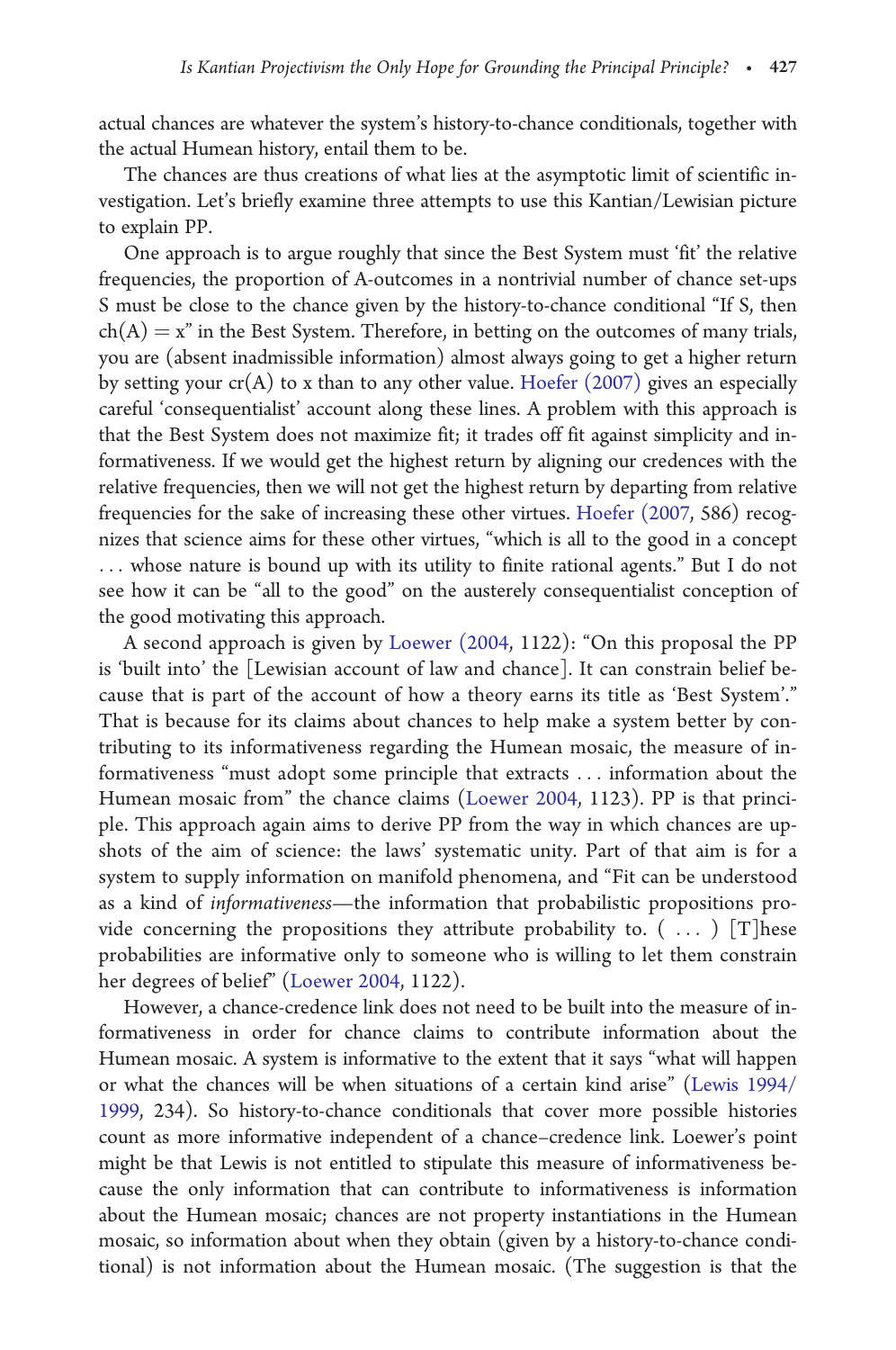history-to-chance conditional "If a given atom at time  $t$  is Iodine-131, then its chance of decaying within 102 seconds after  $t$  is 50%" supplies no information about the Humean mosaic because a 50% chance is not a 'tile' of the Humean mosaic.) But, I reply, if chances are creations of the best systematization of the Humean mosaic, then a history-to-chance conditional contributes information about the Humean mosaic (even if a chance is not itself a tile of the mosaic): the conditional tells us that the mosaic is such that the best combination of informativeness (by the above measure), simplicity, and fit is achieved by a system incorporating the given history-tochance conditional.<sup>6</sup>

Part of Loewer's strategy is that we are bound by PP because PP is 'built into' the aim of our science. This is a page out of the Kantian playbook: our science has a certain goal, and if we believe that this goal is achieved by adopting a certain belief, then our failure to adopt that belief would be irrational. If we regard chances as measuring the degrees of belief that we ought to adopt (absent inadmissible information) in order to achieve our scientific goal, then we are bound by PP. Accordingly, Loewer says:

someone who violates the PP is, in a fairly straightforward sense, being irrational ... . Such a person is in the position of accepting that a certain person is the best source on what degrees of belief to have regarding certain matters and then opting for different degrees of belief. ([Loewer 2004,](#page-14-0) 1123)

Here Loewer personifies the Best System as an 'expert' on what degrees of belief to have. On this third version of the Kantian/Lewisian approach to explaining PP, a belief about chances just is a belief about what degrees of belief we ought (absent inadmissible information) to have, and it would be irrational for us not to align our credences with what we believe our credences ought to be. Similarly, [Hall \(2004](#page-14-0), 100–101) takes chance to be the credences that a kind of expert adopts and [Ismael](#page-14-0) [\(2013\)](#page-14-0) characterizes beliefs about chances as second-order beliefs.

Chances, on this view, are Kantian projections of ideal credences onto the world. This rationale for PP is not consequentialist. Rather, the rationale is that to believe  $ch<sub>t</sub>(A) = x$  just is to believe that whatever the specific aim of science may be, achieving it requires having (absent evidence inadmissible at t)  $cr(A) = x$ . Whether a chance so understood can help to explain why, e.g., a given radioactive atom decayed is not obvious to me. Presumably, its explanatory power depends on what about the world makes it the case that the hypothetical expert's degree of belief is x.

The advantage of this view is that the following is not an open question: "Granted, the best degree of belief for me to have regarding A is x, but why should my degree of belief regarding A be x?" Nevertheless, we still face the question: what makes x the best degree of belief regarding A for me to have? An irreducibly normative fact seems ill-suited to figuring in scientific explanations. But any naturalistic criterion for bestness threatens to generate an open question about why the degrees of belief satisfying that criterion would be best. This was the challenge that (we saw) faces a consequentialist account of PP. None of these approaches seems satisfactory. But what alternative is there to some version of the Kantian picture? I will give one now.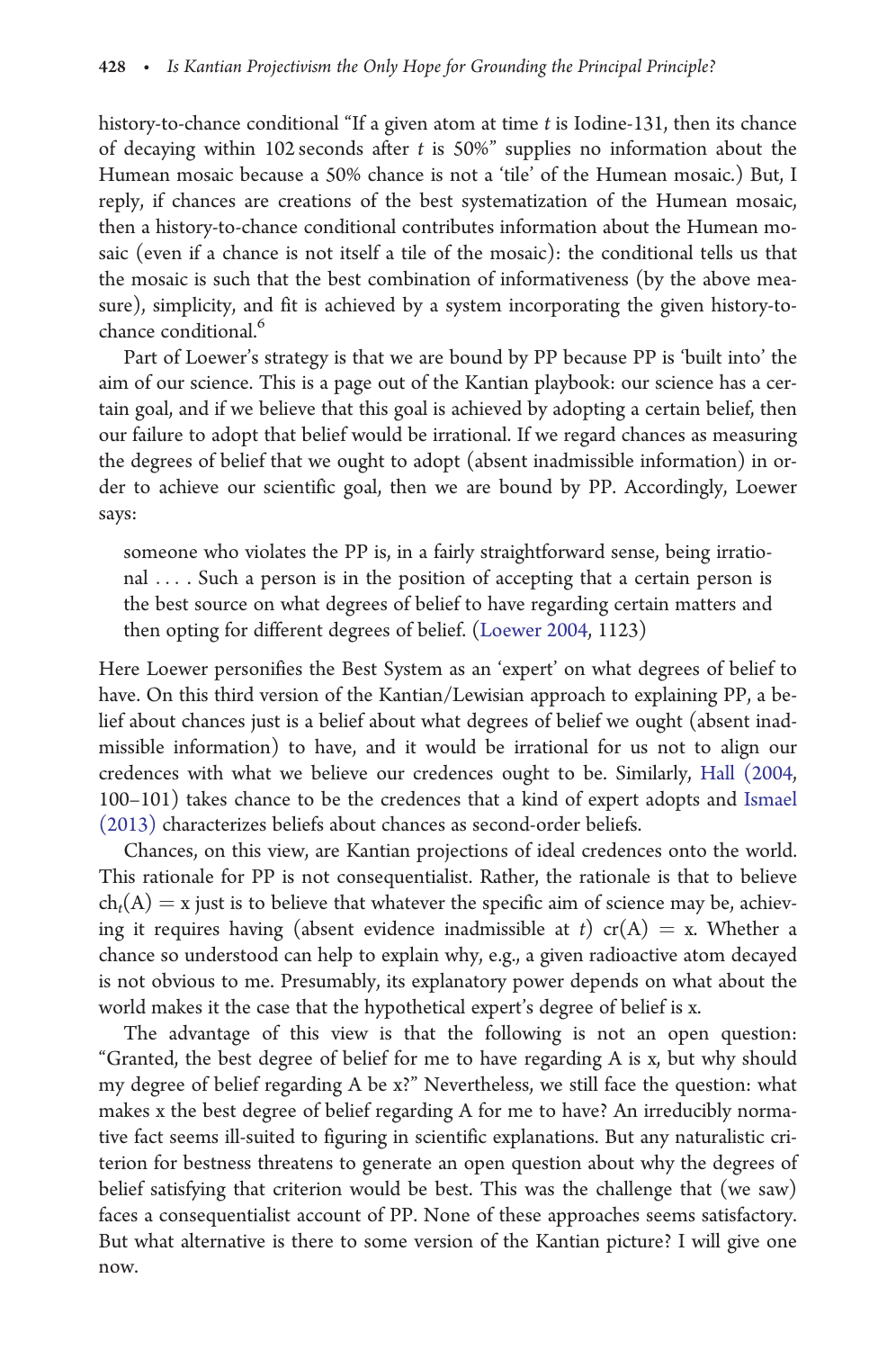## 5. A NON-KANTIAN ALTERNATIVE

Causes come in different strengths. For instance, some causes strongly promote their effects, whereas others weakly inhibit their effects. Suppose that the chance at t of A just is a measure of the strength of the world's causal tendency at t to develop so as to make it the case that A. That is, roughly speaking,  $ch<sub>t</sub>(A)$  measures the strength to bring about A of A's 'potential causes' occurring at and before t. (In speaking about 'A's causes' where A is a fact rather than an event, I mean the causes of the events in virtue of which A is true.) I say 'potential causes' for two reasons. First, if A does not come to pass, then A has no actual causes, though there may still have been events that had the capacity to bring A about. Second, even if A does come about,  $ch_t(A)$ may reflect more than just the strength of A's actual causes. For example, suppose that there are two radioactive sources near a Geiger counter and A is the counter's making a click sometime in the ten seconds after t. Perhaps an atom in the first source undergoes radioactive decay during that period, causing the counter to click then, whereas no atom in the second source decays during the period. Then the second source's presence was not an actual cause of the counter's click but the second source's presence contributed to A's chance at t. So the second source's presence turned out to be merely a 'potential cause' of A. Let me also note the respect in which it is only roughly the case, on this proposal, that  $ch<sub>t</sub>(A)$  measures the A-causing strength of A's 'potential causes' occurring at and before t. If A has already been made true by the world's events through t, then  $ch<sub>t</sub>(A)$  is trivially maximal even though A is not a potential cause of itself. Nevertheless,  $ch_t(A)$  still can be fairly characterized as measuring the strength of the world's causal tendency at  $t$  to develop so as to make it the case that A; since A has already been fixed by the events through t, the world at  $t$  can be understood as having trivially achieved a maximal causal tendency to develop so as to make it the case that A.7

If  $ch<sub>t</sub>(A)$  measures the strength to bring about A of A's 'potential causes' occurring through t, then only propositions that are made true by things that have causes (by events, presumably) have chances. Thus, there is a chance that a given radioactive atom will decay in a given period and there is a chance that at least one atom in some pile will decay in that period. But on a non-Humean view of laws and causal relations (according to which even the world's global manifold of events fails to encompass what makes laws and chances obtain), there is no chance that it is a law that energy is conserved, there is no chance that a celestial collision caused the dinosaurs' extinction, and there is no chance that the general theory of relativity is true. These implications seem correct.

If a chance is a measure of the strength of the world's causal tendency at a given moment, then a chance is not itself a cause. Rather, some events are (potential) causes and  $ch<sub>t</sub>(A) = x$  is made true by their causal powers. Despite not causing, chances can still figure in causal explanations in that they can supply (contextually relevant) information about the explanandum's causal history. So chances figure in causal explanations in just the way that other noncauses do. The absence of water from the soil, for instance [\(Beebee 2004\)](#page-13-0), is (arguably) not an event and so is not a cause. But it can help to causally explain the plant's death by supplying contextually relevant information about its causal history.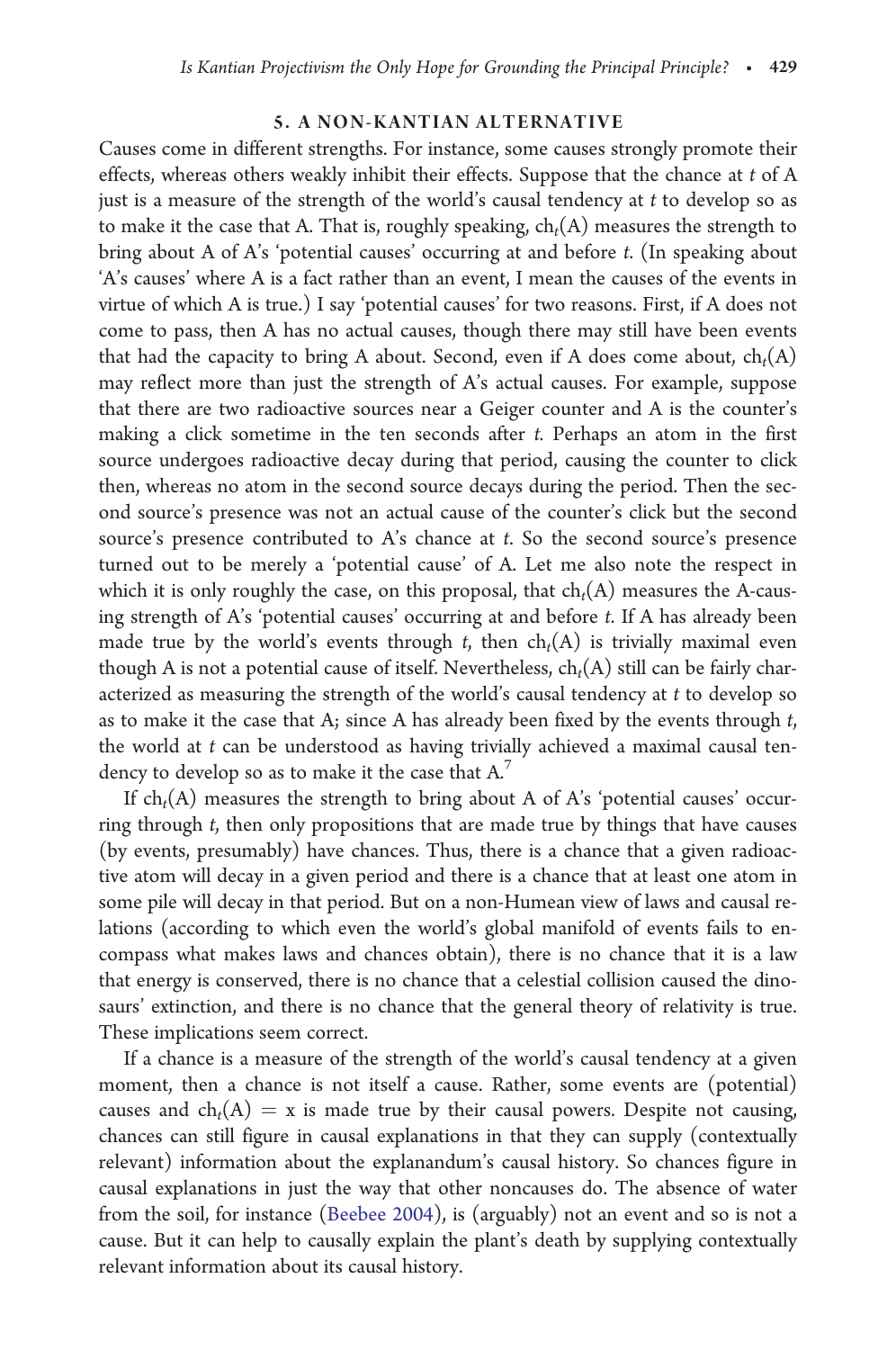Of course, this conception of chance is a version of the propensity interpretation (as in [Popper \[1990](#page-14-0), 11–12] and [Miller \[1994](#page-14-0), 182–90]). Later I will look briefly at one familiar objection to such accounts.8 But for now, I will focus on a topic that advocates of the propensity interpretation have generally not addressed: whether and how it can account for PP.

[Lewis \(1980/1986](#page-14-0), 92) says, "Admissible propositions are the sort of information whose impact on credence about outcomes comes entirely by way of credence about the chances of those outcomes." From this definition of 'admissibility', it follows trivially (for the proposition X that  $ch_t(A) = x$ ) that for any proposition A, any admissible E, and any rational credence function cr where  $cr(X\&E) \neq 0$ ,  $cr(A|X\&E) =$  $cr(A|X)$ . To account for PP, an account of what chances are must explain not the trivial fact that X screens any admissible E off from A, but rather the nontrivial fact that (as I elaborated in section 1) so much is admissible, as [Lewis \(1980/1986](#page-14-0), 92– 95) emphasizes. On my suggestion that  $ch_t(A)$  measures the strength of A's potential causes occurring through t to bring about A, the reason that so many facts (about the events through  $t$ , the chances at and before  $t$ , and the laws) are admissible is that those facts have an impact on  $cr(A)$  entirely by way of the agent's credence about A's potential causes (both about what they are and about how strong they are).

For instance, suppose that A is again Smith's developing some postoperative complication. Dr. Jones's observation that Smith's breath before the operation had the odor of cigarettes  $(E)$  has an impact on Jones's  $cr(A)$  entirely by way of Jones's credence about A's potential causes. In particular, the impact is entirely by way of Jones's credence about Smith's smoking (which Jones takes to be a potential cause of A): if S is that Smith has had a given history of smoking, then  $cr(A|S\&E)$  =  $cr(A|S)$ . On this view, E is admissible at t if and only if E has an impact on  $cr(A)$  entirely by way of the agent's credences about A's potential causes through t. By contrast, let's look at another example. Suppose E is that some newspaper dated in the future (and brought to Jones by a time traveler) reports Smith's death from the postoperative complication. E is inadmissible for Jones at t because E has an impact on Jones's cr(A) other than by way of Jones's credences about A's potential causes through t. (Likewise, A is inadmissible for Jones at t.) What Jones takes to be a full description of A's potential causes through t fails to screen off E from A. This newspaper's appearance at t does not make  $ch<sub>t</sub>(A)$  maximal because  $ch<sub>t</sub>(A)$  measures the strength of the world's causal tendency through t to bring about A and so reflects the strength of A's potential causes at and before  $t$  (with the sole exception of also reflecting whether or not A has been made true by the events through  $t$ ). The newspaper's appearance at t is not a potential cause of Smith's developing the complication (nor does it help to constitute the fact that Smith developed the complication).

What Jones takes to be a full description of A's potential causes through t must include not just what Jones takes to be A's potential causes, but also what Jones takes to be their strength as reflected in the strength of the world's causal tendency at t to generate A—that is, that  $ch_t(A) = x$ . But this does not make it trivial to say that some E is admissible because this E has an impact on  $cr(A)$  entirely by way of credence regarding A's potential causes through t. We have some grip, independent of the notion of chance, on what gives some E its confirmatory relevance to A. As an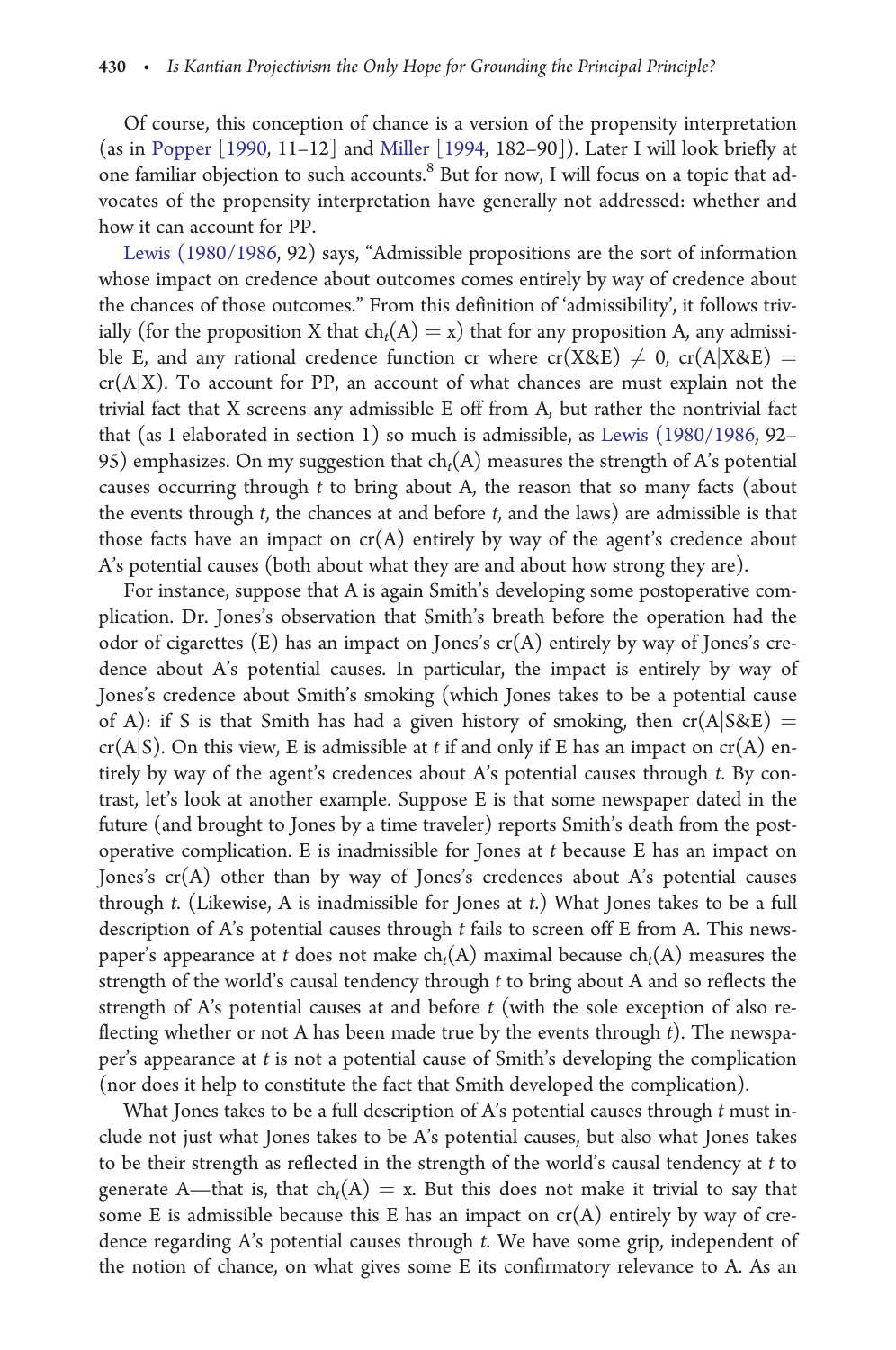example of an inadmissible E, we can recognize, prior to the notion of chance, that the future newspaper's report derives its confirmatory relevance to A independent of any information we may have about A's potential causes (including their identity and their strength).

PP says that for an agent's  $cr(A)$  to be rationally fixed by her belief regarding  $ch<sub>t</sub>(A)$ , the agent must possess no information that is inadmissible *at t*. Consider, the  $ch_{t+}(A)$  where  $t^+$  is later than t. (In general,  $ch_{t+}(A)$  is unequal to  $ch_t(A)$ , as when the chance of a given Iodine-131 atom's decaying sometime within 102 seconds after t steadily decreases as more and more of the 102-second interval passes without the atom's having yet decayed.) If E is admissible at t if and only if E has an impact on  $cr(A)$  entirely by way of the agent's credence about A's potential causes through t, then a fact about  $ch_{t+}(A)$  is inadmissible at t because it has an impact on  $cr(A)$  partly by way of the agent's credence about A's potential causes after t. Accordingly, PP does not require that  $cr(A|ch_t(A) = x \& ch_{t+}(A) = y) = x$ . By contrast, consider  $ch_t(A)$  where  $t^-$  is earlier than t. A fact about  $ch_t(A)$  is admissible at t because it has an impact on cr(A) entirely by way of the agent's credence about A's potential causes before t. Accordingly, PP requires that  $cr(A|ch_t(A) = x \& ch_t(A) = y) = x$ .

The conception of chance as measuring the world's causal tendency, then, accounts for the scope of 'admissibility'.<sup>9</sup> So much is admissible because  $ch<sub>t</sub>(A)$  captures so much relevant information about the world through t. Now let's consider how this conception of chance accounts for chance's 'queerness'. Roughly, the explanation is that since  $ch_t(A)$  captures the strength of the world's causal tendency at t to generate A, there is built into  $ch<sub>t</sub>(A)$  a connection to A. So there is no gulf between chances and facts about the Humean base. The reason why Dr. Jones needed no further evidence in order to take into account her belief regarding Smith's chance of developing the postoperative complication, bringing it to bear on her credence in the complication's developing, is that the chance just is (and is defined as) a measure of the power of the complication's potential causes through  $t$  to bring the complication about; understanding 'ch<sub>t</sub>(A) = x' requires understanding this connection. In this respect, the complication's chance of developing differs sharply from Smith's history of smoking. That history is not constituted by (or defined in terms of) anything to do with a causal relation to a postoperative complication, and that is why an agent could understand that Smith has a certain smoking history without understanding its causal power to bring about that complication. The question "Admittedly, Smith's chance now of the complication is 40%, but why should I care about that in predicting the complication?" is closed because  $ch_t(A)$ 's epistemic relevance to A is built into  $ch_t(A)$  since  $ch_t(A)$  measures the strength of A's potential causes through t. To ask "I understand that A's potential causes at  $t$  are strong, but why should I care about that in predicting A?" is as unintelligible as asking "I understand that if P were the case, then Q would be the case, but why should I care about that in predicting Q from my information about P?" Absent inadmissible information, it does seem rationally obligatory for an agent to have greater confidence in A than in B if the agent believes that the world's causal tendency at  $t$  to develop so as to realize  $A$  is stronger than the world's causal tendency at  $t$  to develop so as to realize  $B$ .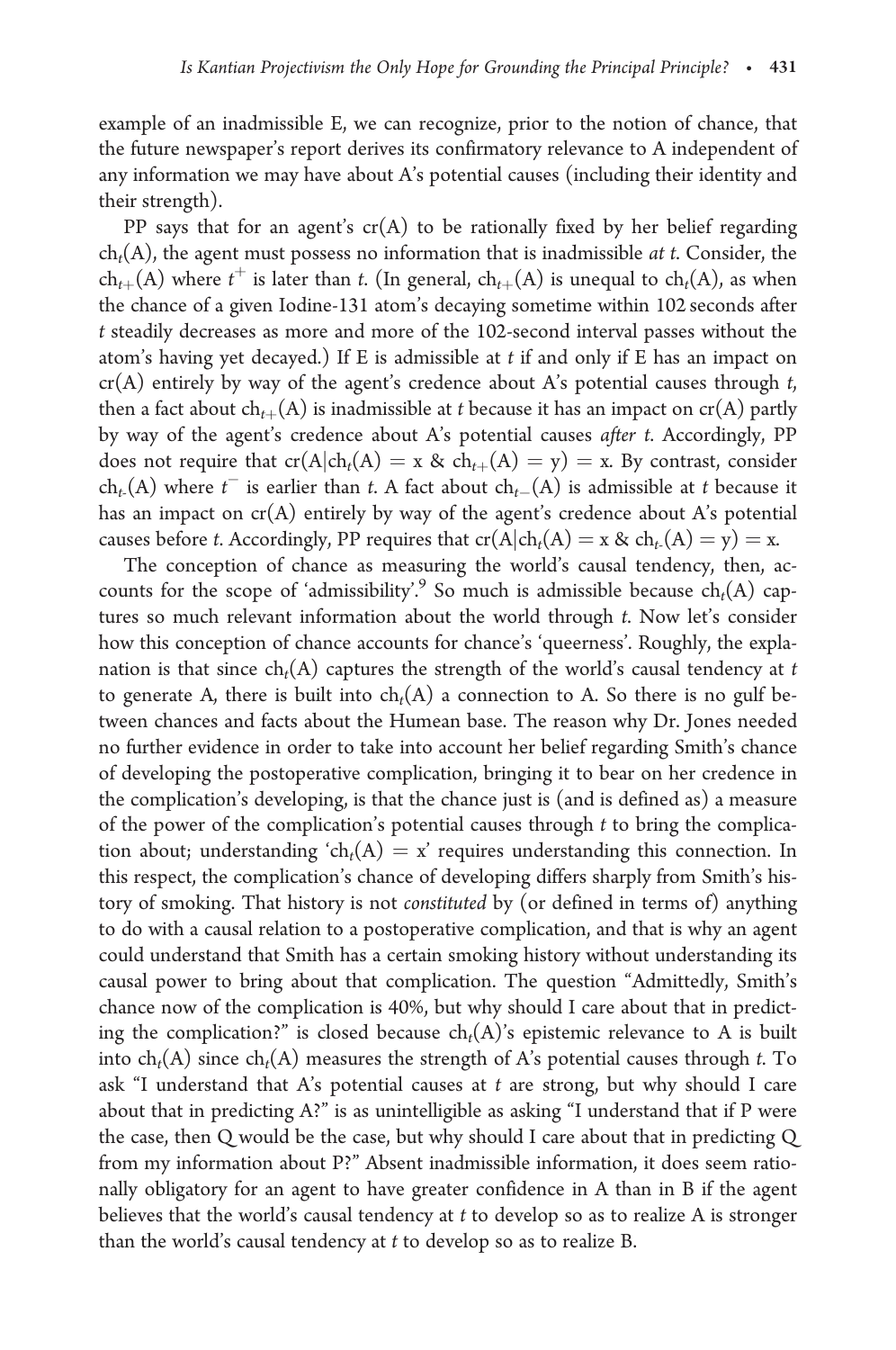So runs the basic idea, and perhaps it suffices to remove the 'queerness' of  $ch<sub>t</sub>(A)'$ s imposing a rational constraint on credences. But to account for PP, we require a further argument. What does the 'strength' of the world's causal tendency to generate A really mean, and how does a belief regarding that strength have built into it the precise  $cr(A)$  that PP demands (absent inadmissible evidence) given the agent's belief that  $ch_t(A) = x$ ? Even if the above explanation shows why  $ch_t(A)$  is automatically epistemically relevant to A, it has obviously not yet accounted for the precise relevance expressed by PP. In particular, given a Bayesian framework and under the conditions specified by PP (notably that E is admissible), the above argument may suffice to show that a rational agent's belief that  $ch_t(A) = x$  fixes her  $cr(A)$ . In other words, perhaps the above argument suffices to show that (under those conditions) the agent's belief regarding the strength of  $A$ 's potential causes at  $t$  rationally fixes the degree of her belief in A—that there is such a relation between strength and credence that is the same for all A, regardless of the subject matter, since it is only the strength of the causal tendency that matters, not what A is. That is, perhaps the above argument suffices to show that there is a function  $f(x)$ , holding (under the conditions specified by PP) for all A, where f takes the strength x of A's potential causes at t (according to the agent) and maps x to the agent's rational  $cr(A)$ . But we still need a further step: from the existence of some  $f(x)$  such that under these conditions and for any A,  $cr(A|X&E) = f(x)$ , to the conclusion that  $f(x) = x$ . Only with that further step will PP have been explained.

To take this step, we need to specify precisely how  $ch<sub>t</sub>(A)$  measures the strength of A's potential causes at t. Of what size are the units in terms of which strength is measured and what is the reference point that calibrates the scale? Since (under the conditions specified by PP) the rational agent's  $cr(A)$  would be fixed by her belief that the world's causal tendency to yield A has a certain strength, let's take the units of strength to be 'epistemic units': units defined in terms of the  $cr(A)$  fixed by the belief that  $ch<sub>t</sub>(A) = x$ . In particular, we can stipulate that we are measuring chances on a scale where if the world's causal tendency to yield A counts as 'twice as strong' as its causal tendency to yield B, then (under the conditions specified by PP) the requisite  $cr(A)$  is twice the requisite  $cr(B)$ . More generally, take the measure of strength to be a real number where if  $ch_t(A) = n \cdot ch_t(B)$  for some  $n > 0$ , then the credences required (under the specified conditions) are such that  $cr(A) = n \cdot cr(B)$ . Hence,  $f(nx) = nf(x)$  for  $n > 0$ . If we also stipulate that f is continuous, then it follows ([Godement 2004,](#page-13-0) 338) that f is linear:  $f(x) = ax$ . Now we need our reference point for this scale: let's stipulate for convenience that 'strength' is to be measured so that if the causal tendency at  $t$  has the highest measure (that is, it is so strong that it *deter*mines that A will obtain), then  $ch_t(A) = 1$ . Then  $1 = cr(A|[ch(A)=1]) = f(1)$ , so since  $f(x) = ax$  entails that  $f(1) = a$ , it follows that  $a = 1$ . Therefore  $f(x) = x$ ; we have accounted for PP.

To put this final step in perspective, let's consider an analogy. We can set up a temperature scale (such as the centigrade or Fahrenheit scale) by specifying three things: the size of a degree, one reference point (such as the number of degrees to be assigned to water's freezing point), and a direction (i.e., whether a higher degree of temperature is to be warmer or cooler than a lower degree). We have just used a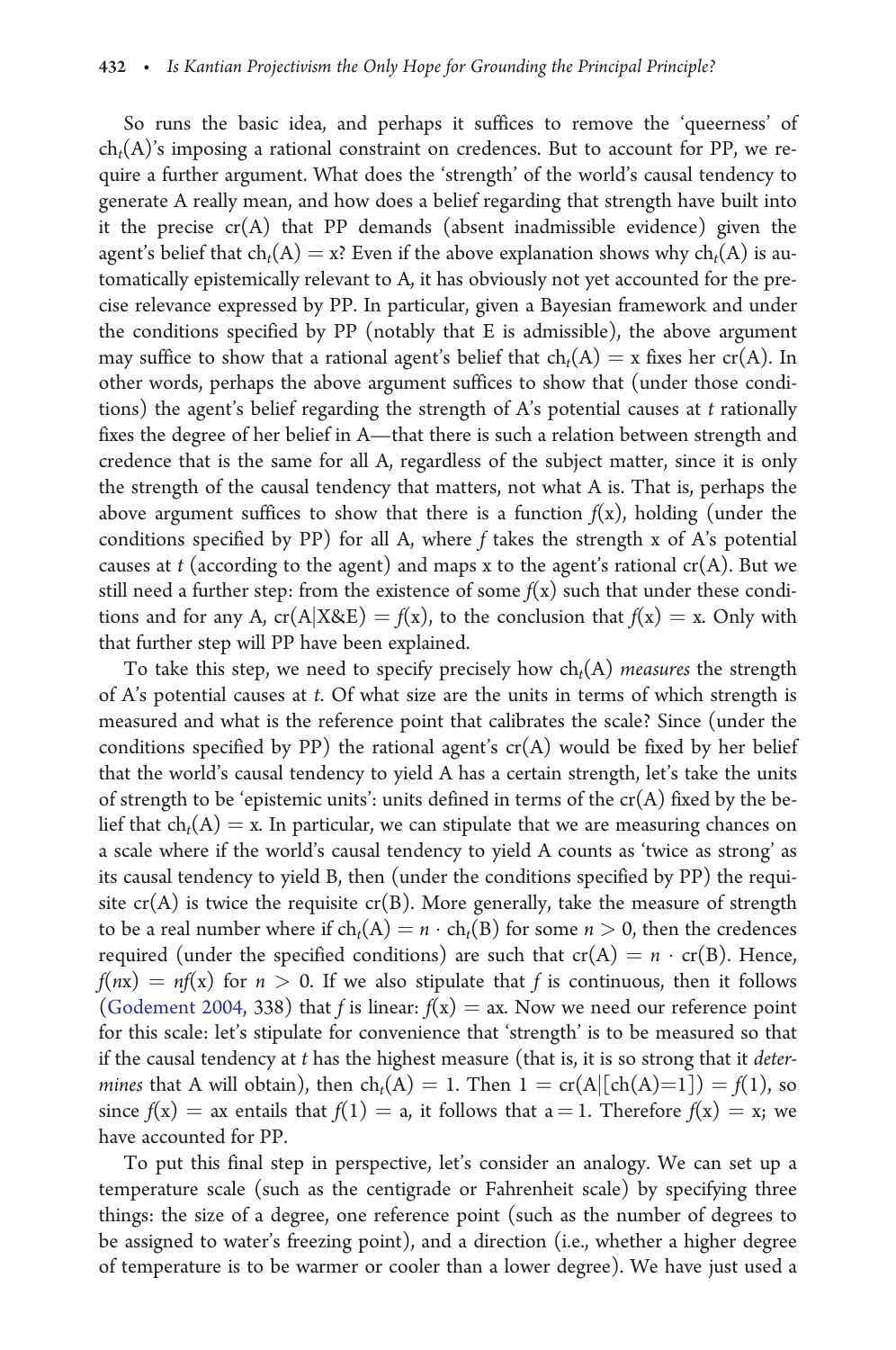similar technique for establishing a scale for measuring the strength of A's potential causes at t—namely, by specifying the size of the unit, one reference point, and a direction. Having already shown a rational agent's  $cr(A)$  to be determined (under the conditions specified by PP) by her belief that the world's causal tendency to yield A has a certain strength, we found it convenient to use epistemic considerations to fix the unit size, reference point, and direction. The final step demonstrated that natural choices for these yield PP.<sup>10</sup>

There is a familiar objection to propensity interpretations of chances that can also be understood as an objection to the foregoing account's power to explain PP. Here are two nice statements of it:

We have no way to understand a coin's 'propensity to land heads' unless we already know what it means to assign it a probability of landing that way. An interpretation of probability, to be worthy of the name, should explain the probability concept in terms that we can understand even if we do not already understand what probability is. [\(Sober 2000](#page-14-0), 64)

'Propensity' or 'tendency' are no more than pictorial names for objective single-case probabilities or objective chances. ( ... ) [I]f you want to leave the level of mere associations and develop an interpretation of probability based on these ideas, you immediately become involved in a conceptual circle. For what can it mean that a certain possible outcome of a random experiment has a greater tendency or propensity to become actual than another possible outcome? It means either that the first outcome occurs with higher probability in which case the circle is most obvious. Or it means that the outcome would, upon repetition, occur more frequently, which is either false or to be taken as shorthand for 'would with higher probability occur more frequently', in which case the conceptual circle emerges again. ([Rosenthal 2006,](#page-14-0) 109)

The objection, in brief, is that we cannot analyze chance as a measure of the strength of a causal tendency because this 'strength' must, in turn, be analyzed in terms of chance.

I do not think that this objection succeeds, and my response to it is that there is no implicit, illicit appeal to the notion of chance in either step of the above explanation of PP. First, a rough understanding of what a causal relation is, without any appeal to the notion of chance, is enough to give us some grip on 'a measure of the strength of the world's causal tendency to develop so as to realize A'. In particular, we do not need to employ the notion of chance to understand how so much of an agent's evidence would be rendered confirmationally irrelevant to A by beliefs regarding A's potential causes—namely, by beliefs regarding the degree to which the world at t is promoting or inhibiting A's development. That is, I do not think that we need any analysis of the 'strength' of a causal tendency in order to understand why so much evidence counts as 'admissible'. Second, we do not appeal to the notion of chance in specifying the 'epistemic units' in terms of which the tendency's strength is to be measured. In short, we do not have to invoke the notion of chance in order to appreciate that in the absence of inadmissible information, it is rationally obligatory for an agent to have greater confidence in A than in B if the agent believes that the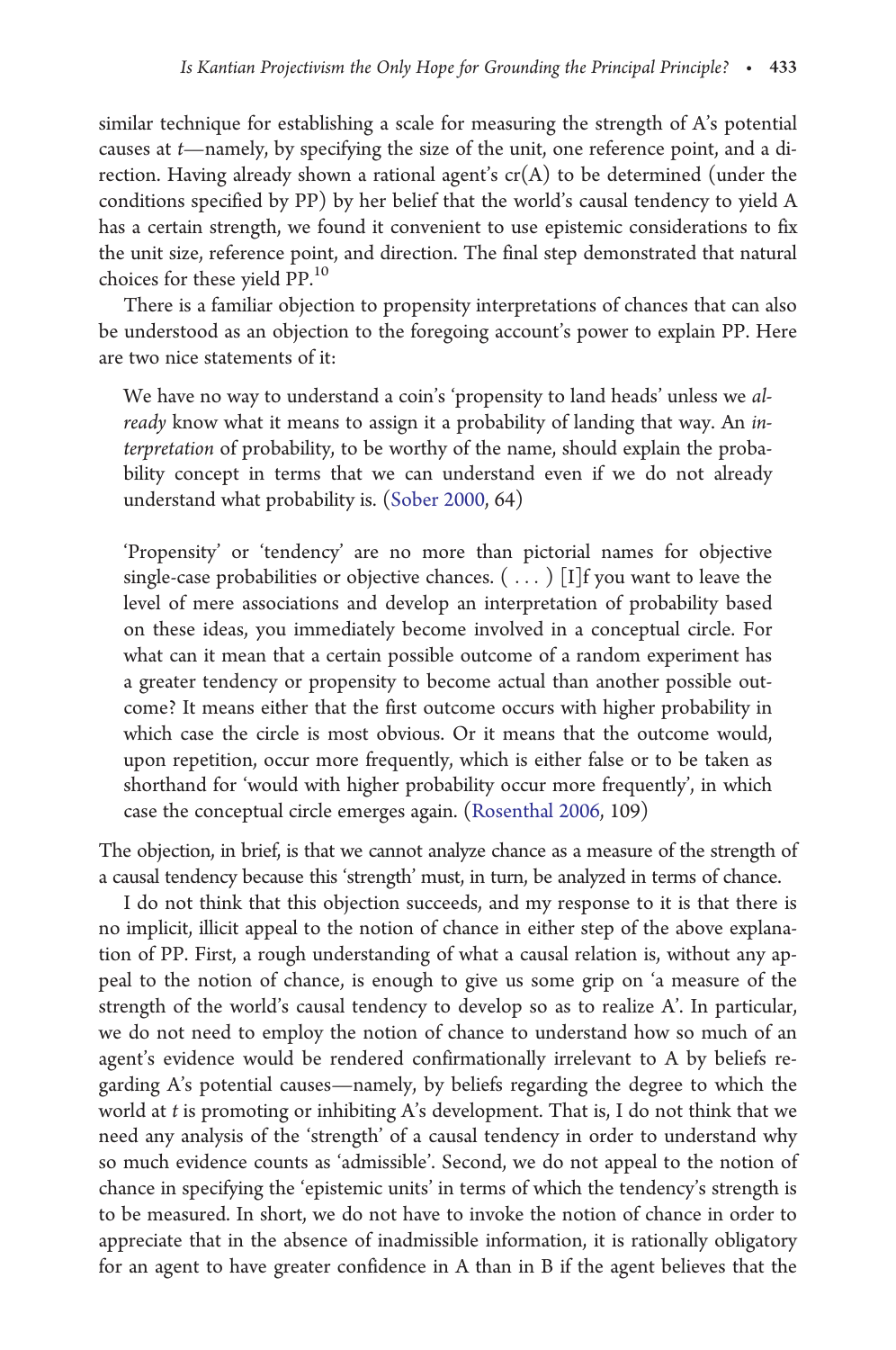world's causal tendency at t to develop so as to realize A is stronger than the world's causal tendency at  $t$  to develop so as to realize  $B$ —and to use this fact to define a unit for measuring that strength.

## 6. CONCLUSION

I have tried to show that although PP suggests a Kantian picture of chances as projections of ideal credences onto the world, there exists an attractive non-Kantian alternative. However, in one respect, my alternative remains Kantian: chances are measured in 'epistemic units.' Indeed, there is a respect in which my picture is even more Kantian than Lewis's.

[Lewis \(1980/1986](#page-14-0), 98) correctly says that from PP and the fact that rational credences are probabilities, it follows that chances are probabilities. Does this derivation explain why chances are probabilities? PP is supposed to arise ultimately from the Best System account. But it is unclear to me that the Best System account can be used to help explain why chances are probabilities. Of course, to perfectly 'fit' relative frequencies, chances must be probabilities. But fit can be traded off against informativeness and simplicity. I see no reason why these tradeoffs could not produce a Best System where the chances are not probabilities. Enough simplicity to win the competition, despite the decreased fit, might be gained by violating the axioms of probability. A system might deem the chance of some outcome to be a simple function of some feature of the setup—a function that purchases its simplicity by ranging beyond [0,1] for some chances.

Thus, I suspect that the axioms of probability must be written into the competition by hand: by stipulating that a system with a 'ch' function (figuring in historyto-ch conditionals) is eligible for the competition for Best System only if ch is a probability function.<sup>11</sup> The explanation of why chances are probabilities is thereby rendered rather thin. By contrast, on my proposal, the explanation of why chances are probabilities appeals to the fact that chances are measured in 'epistemic units'. That chances can be so measured is one version of the Kantian idea that chances as measured are—at least in some respects—projections of the structure of our rational thought onto the world.

#### **NOTES**

- 1. All quotations are from [Kant 1965](#page-14-0) (where A and B refer as usual to the first and second edition, respectively).
- 2. For various interpretations of Kant on lawhood, systematicity, and the status of the three regulative principles, see for example Grier (2001), [Guyer \(2005\)](#page-13-0), and [Kitcher \(1986\)](#page-14-0). Of course, Kant's discussion of systematicity and its status (logical or transcendental principle) in the Appendix to the Transcendental Dialectic does not map precisely onto Lewis's definition of the Best System (for one, Kant's principle of the continuity of forms in nature harks back to Leibniz and underpins Kant's take on the principles of homogeneity and specification in a way that does not have a counterpart in the Lewisian Best System). However, for the present purpose, I shall take the Kantian idea of striving for systematic unity as a template that has inspired some contemporary interpretations of Lewis's Best System account of lawhood.
- 3. Later [Lewis \(1994/1999\)](#page-14-0) elaborated an alternative to PP that (he believed) allowed him to resolve the problem that undermining futures pose for accounts of chances that identify them with facts about the Humean mosaic. However, Lewis continued to regard PP as constitutive of chance. I will not examine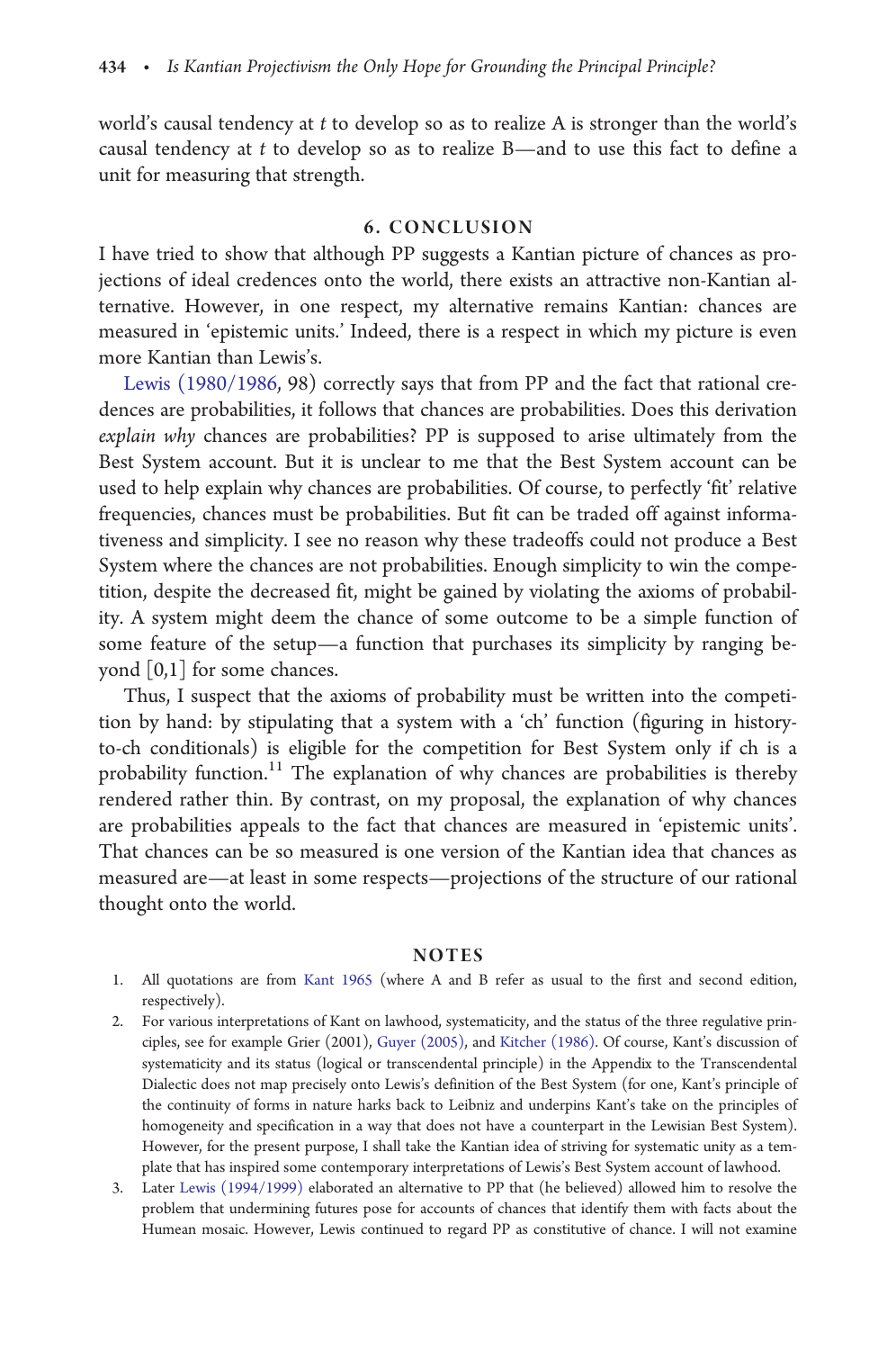<span id="page-13-0"></span>the problem of undermining futures. I will assume that whatever the precise chance-credence link, PP comes close enough to capturing it that an account of PP's grounds could be adapted to any more refined chance-credence link.

- 4. [Lewis 1980/1986](#page-14-0), 87. This is slightly different from Lewis's formulation: he assumes that  $cr(B) = 0$  (for an initial rational credence function) if and only if B is logically false. This demands infinitesimal probabilities.
- 5. The notion of 'fit' must be refined to accommodate continuous chance distributions and infinitely many chance events.
- 6. For instance, it tells us that a certain 'undermining future' (see note 3) will not obtain.
- 7. In saying that  $ch_t(A)$  measures the strength to bring about A of A's 'potential causes' occurring at and before t, I am leaving room for 'action at a temporal distance'; there is no reason for an account of chance to rule out causes that make their influence felt across temporal gaps.
- 8. Another much-discussed objection to propensity interpretations is Humphreys's objection that not all conditional probabilities reflect causal powers. I believe there are several promising responses.
- 9. According to some philosophers, even if a world is deterministic at the fundamental level, there could still be chances at some macroscopic level; for instance, a coin and flipper might have a 50% chance of yielding a 'head' even if the chance setup's microstate together with microlaws entail the microstate that will result. The conception of chance that I have just sketched can accommodate such macrochances by interpreting a given macrolevel  $ch<sub>t</sub>(A)$  as measuring the strength to bring about A of a certain restricted range of A's 'potential causes' occurring through t (namely, causes at the macrolevel) and making analogous adjustments to the notion of 'admissibility'.
- 10. Why not simply stipulate directly (at the point in the explanation reached at the start of the previous paragraph) that the 'epistemic units' in which the causal tendency's strength is measured are units where belief that ch<sub>t</sub>(A) = x rationally fixes cr(A) = x (under the relevant conditions), thereby yielding PP immediately? Because we are trying not merely to derive PP, but to explain it, and to jump in this way directly to PP would weaken the explanation by depicting PP as more of a matter of convention than it is and by failing to locate precisely the conventional elements. A very natural unpacking of the 'strength' of the causal tendency for A (once a belief regarding that tendency's strength has been shown to rationally fix  $cr(A)$  under the relevant conditions) is that belief in a 'stronger' causal tendency for A demands a higher  $cr(A)$  in direct proportion to the strength. By giving separately the contribution to PP of this unpacking of 'strength', we can isolate the impact of the more purely conventional choice made in setting the maximal strength. We can also then see how any units that meet these two natural-looking conditions will yield PP. That is not shown by directly stipulating the epistemic units to be such as to yield PP. An explanation of PP is more illuminating insofar as it reveals the respects in which PP is inevitable or conventional.
- 11. Another motivation for this conclusion is that a system is eligible for the competition only if it is deductively closed. The axioms of probability may be needed to determine what deductively follows from a claim in the system involving the uninterpreted function 'ch', such as how ch(A or B) must be related to  $ch(A)$ ,  $ch(B)$ , and  $ch(A&B)$ .

#### **REFERENCES**

- Beebee, Helen 2004. "Causing and Nothingness," in J. Collins, N. Hall, and L.A. Paul eds. Causation and Counterfactuals, Cambridge, MA: MIT Press, 291–308.
- Black, Robert 1998. "Chance, Credence, and the Principal Principle," The British Journal for the Philosophy of Science 49: 371–85.
- Carnap, Rudolf 1945. "The Two Concepts of Probability," Philosophy and Phenomenological Research 5: 513–32.
- Godement, Roger 2004. Analysis I: Convergence, Elementary Functions, trans. P. Spain, Berlin: Springer.
- Grier, Michelle 1997. "Kant on the Illusion of a Systematic Unity of Knowledge," History of Philosophy Quarterly 14: 1–28.
- Guyer, Paul 2005. Kant's System of Nature and Freedom. Oxford: Clarendon.